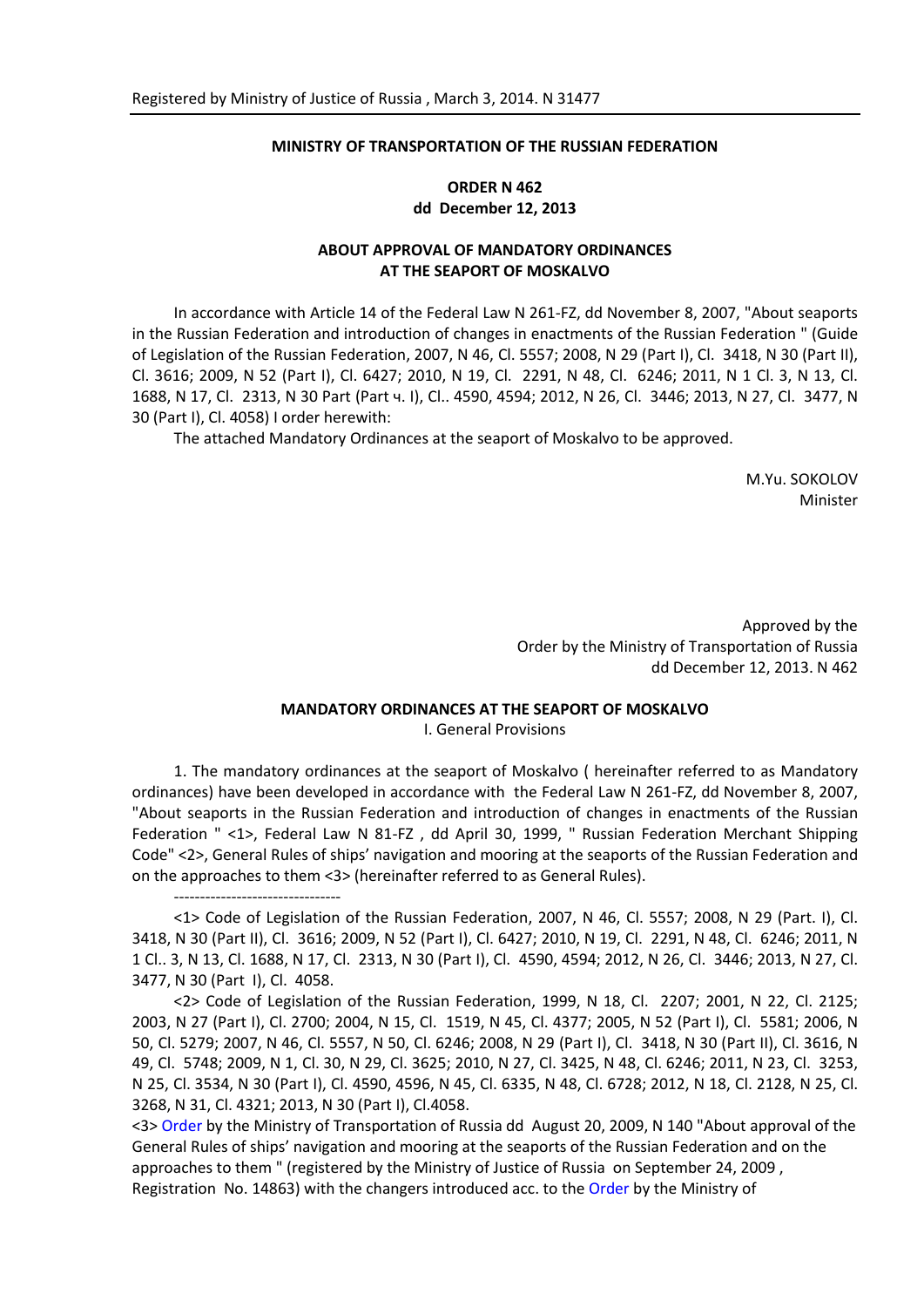Transportation of Russia dd March 22 , 2010, N 69 (registered by the Ministry of Justice of Russia on April 29, 2010., Registration No. 17054).

2. These Mandatory Ordinances contain the description of the seaport of Moskalvo (hereinafter referred to as seaport); rules of calling of ships at the seaport and departure of ships from the seaport; rules of ships' navigation within the seaport water area; description of the coverage by the system of the ships' navigation management system and rules of ships' navigation within this area; rules of ships' mooring at the seaport and location of the mooring points; rules of ensuring of environmental safety, compliance with quarantine requirements at the seaport; rules of using special communication facilities within the territory and water area of the seaport; data of the seaport boundaries; data of technical feasibility of the seaport in respect of acceptance of ships; data of the navigation period; data of the area of compulsory pilotage of ships; data of depths within the port water area; data of hazardous cargo handling; data of transmission of information by captains of ships staying at the seaport, in case of arising of a hazard of unlawful interference at the seaport; data of transmission of navigational and hydro-meteorological information to the captains of ships staying at the seaport; other information provided for by the Russian Federation normative legal acts for merchant shipping.

3. These Mandatory Ordinances are subject to execution by ships regardless of their nationality and departmental subordination, as well as by physical and legal persons regardless of their organizational and legal form, performing any activities at the seaport.

4. Ships' navigation at the seaport and on approaches to it and ships' stay within the seaport water area shall be performed in accordance with the General Rules and these Mandatory Ordinances.

#### II. Description of the Seaport.

5. The seaport is situated on the northeastern coast of Sakhalin Island in the Bay of Baikal and includes the sea terminal of Nabil situated on the eastern coast of Sakhalin Island in the Bay of Nabil.

6. The boundaries of the seaport are allocated by the directive of the Russian Federation Government dd December 16, 2009, N 1980-р <1>.

--------------------------------

<1> Code of Legislation of the Russian Federation, 2009, N 51, Cl. 6385.

<span id="page-1-0"></span>7. Data of technical feasibility of the seaport in respect of acceptance of ships is given in Chapte[r](#page-4-0)  [IX](#page-4-0) of these Mandatory Ordinances and in Appendix 1 to these Mandatory Ordinances.

8. In the seaport water area, there are sea level fluctuations caused by tidal phenomena.

In the seaport water area, the sea level fluctuations reach 2.2 metres and the tidal current velocity is up to 3,4 knots.

In Nabil sea terminal water area, the sea level fluctuations reach 1,6 m, and the tidal current velocity is up to 3,4 knots.

9. Navigation at the seaport is seasonal, for the seaport is freezing..

10. Navigation at the seaport starts upon completion of ice drifting and stops with freezing-up. The beginning and end of navigation at the seaport is announced by the Harbour Master.

11. The seaport operates from 08.00 HRS to 22.00 HRS, has a seasonal cargo multiple control point to let go past through the state border of the Russian Federation <1>.

--------------------------------

<1> Directive of the Russian Federation Government dd November 20, 2008, N 1724-р (Code of Legislation of the Russian Federation, 2008, N 49, Cl. 5844).

12. The seaports, excluding the part of the seaport water area at the sea terminal of Nabil, are not a shelter for ships in stormy weather.

The seaport is a shelter in stormy weather for ships, performing servicing and supply operations for ships, staying in the seaport water area and on the approaches to it, and seaport infrastructure facilities (hereinafter referred to as port fleet ships).

13. The seaport is not included in the operational area of sea districts А1 and А2 of the Global Maritime system for communication in distress and for protection.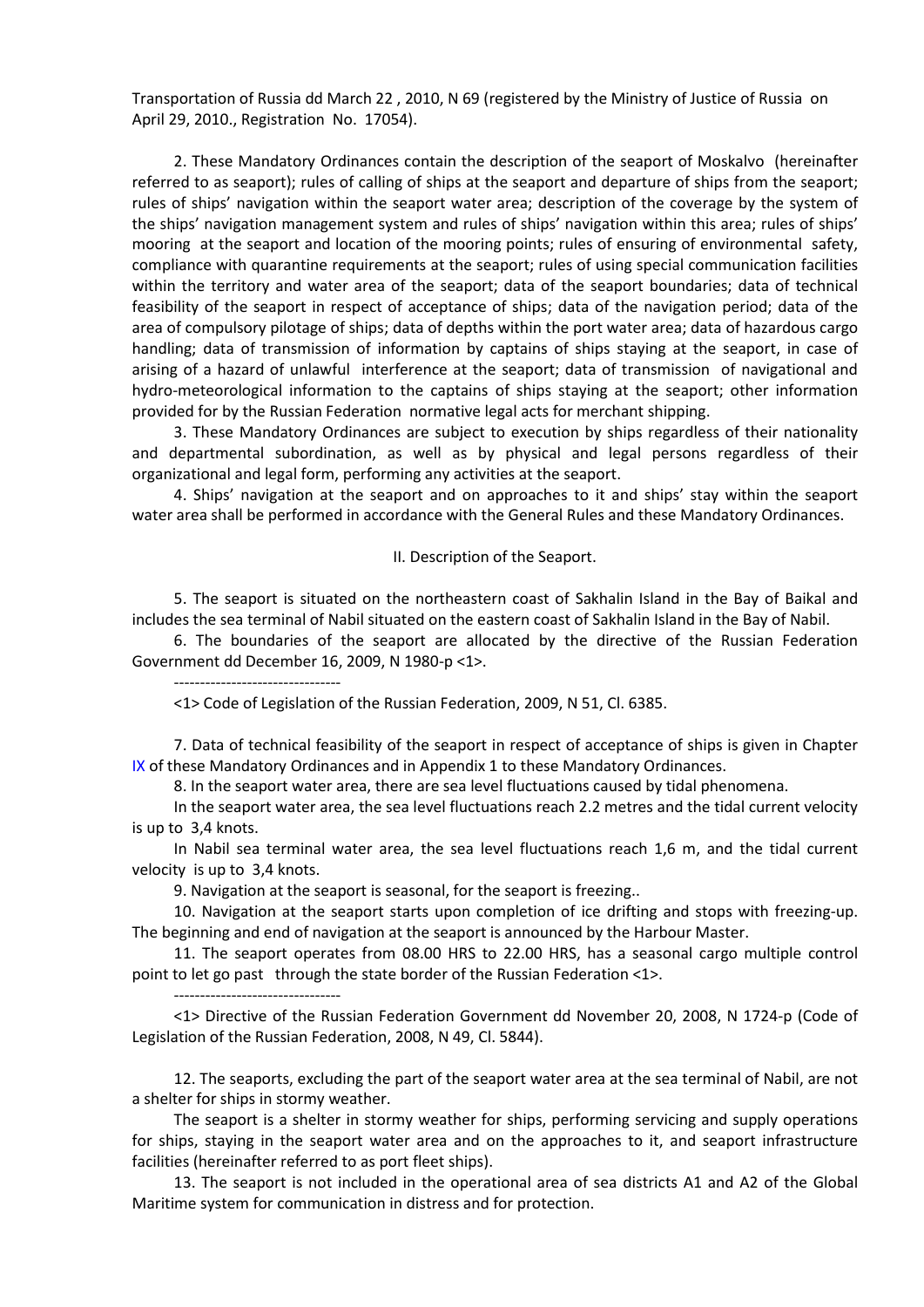<span id="page-2-0"></span>14. Data of the very high frequency communication channels, used at the seaport (hereinafter referred to as VHF), are given [in Appendix](#page-6-0) N 2 to these Mandatory Ordinances.

15. The seaport performs operations with bulk and general cargoes. Transportation of passengers is also performed at the seaport.

16. The seaport has facilities for refilling the food stock, fresh water and acceptance of domestic and food waste from ships.

<span id="page-2-1"></span>17. Data of ships' compulsory pilotage area at the seaport is given in [Appendix](#page-7-0)  $N$  3 to these Mandatory Ordinances.

18. Ships at the seaport are provided with tug boat servicing.

<span id="page-2-2"></span>Data of the minimum number and capacity of tugs for mooring ships at the seaport is given i[n](#page-7-0) [Appendix N](#page-7-0) 4 to these Mandatory Ordinances.

### III. Rules of Ships' Calling at the Seaport and Sailing from the Seaport

19. The information about a ship's calling at the seaport and sailing from the seaport shall be transferred to the seaport Harbour Master on the website: www.portcall.marinet.ru.

20. Official registration of ship's calling at the seaport and departure from the seaport is performed daily from 08.00HRS to 17.00HRS.

### IV. Rules of Ship's Sailing within the Seaport Water Area

21. At the seaport, the system of permits for sailing and moorage of ships according to the schedule of ships' traffic and arrangement at the seaport is effective.

The schedule of ships' traffic and arrangement at the seaport is approved by the seaport Harbour Master daily basing on the information about the ship's call, transferred in accordance with Item 19 of these Mandatory Ordinances, and is placed on the website: www.amp-sakhalin.ru.

22. Before the ship starts moving, she shall request the permit from the seaport Harbour Master on VHF Channel 67.

23. Ships' calling at and sailing from the seaport shall be performed along the Eastern passage fairway . Ships' calling at the seaport water area and sailing from the seaport water area in the vicinity of Nabil sea terminal shall be performed along Aslanbekov Strait.

24. Ships' sailing along the Eastern passage fairway and along Aslanbekov Strait is one-way, and the direction and priority of the ships' traffic are controlled by the seaport Harbour Master.

25. Ships' sailing within the seaport water area shall be performed at a minimum speed providing steerability of the ship.

26. Towing of non-self-propelled vessels within the seaport water area is admissible only in the broadside mode.

27. Towing shall be performed at the wind speed not exceeding 12 metres per second and wave height not exceeding 1.5 m, excluding the cases of aiding ships in distress, or performing search-andrescue operations.

28. The pilot embarkation/ disembarkation points are situated:

at the point with the coordinates of 53°40.93' N and 142°21.42' E;

at the seaport berths.

29. The following vessels, excluding the vessels having hazardous cargo onboard, are exempted from compulsory pilotage:

Small-size crafts;

.

Port fleet crafts.

30. Small-size crafts, sport sailing and pleasure boats, excluding port fleet crafts are not allowed: Sailing at the sea swell exceeding three points and/or visibility less than five cables;

Cross ahead of the ship, sailing within the seaport water area;

Moor to floating and stationary navigation aids and drop the anchor in their vicinity.

31. Launching crafts and boats from ships is admissible only upon approval of the Harbour Master excluding the cases of aiding ships in distress, or performing search-and-rescue works.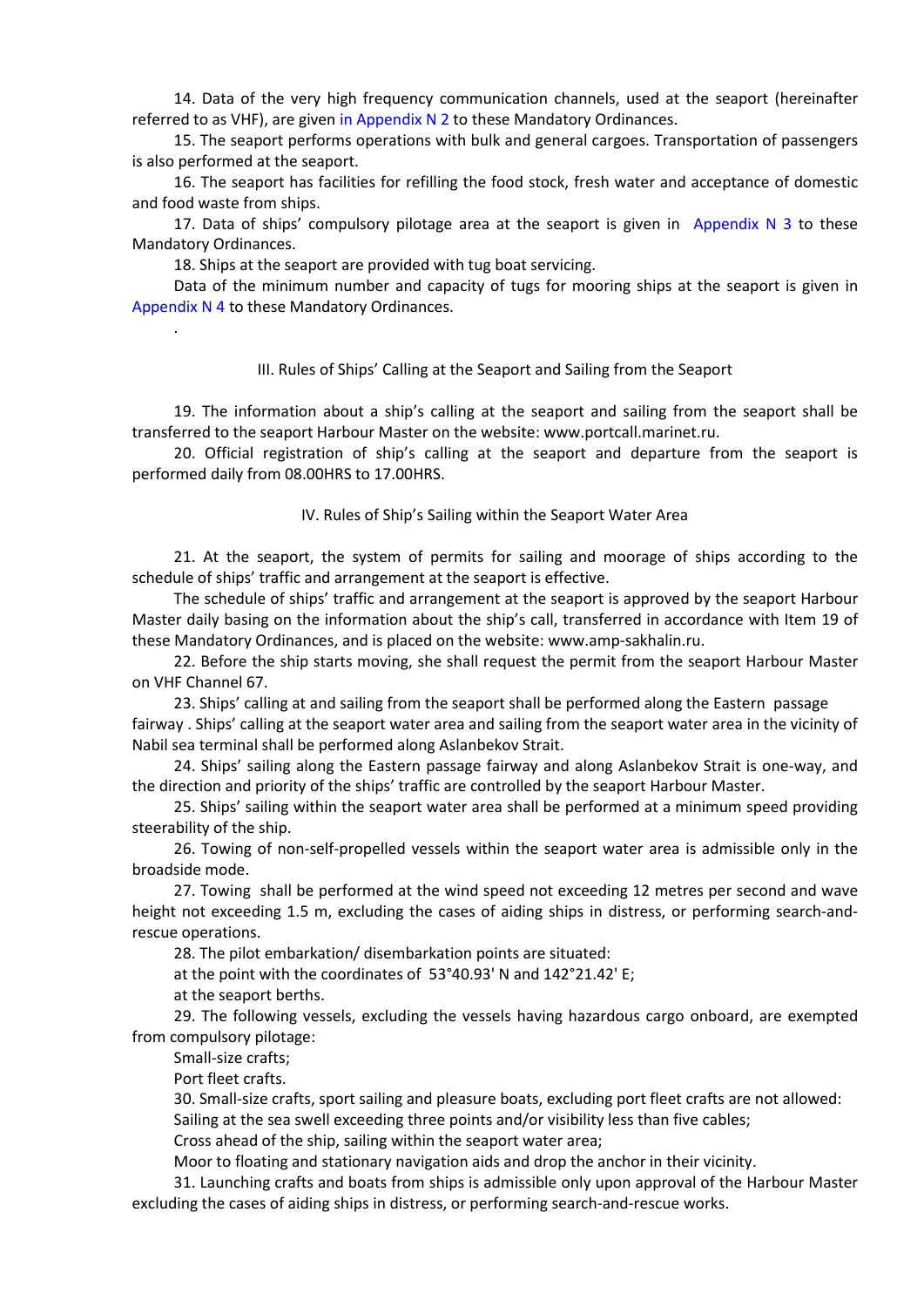32. Vessels fishing at the seaport must not interfere with other ships.

V. Description of the Ships' Traffic Control Area and Ships' Navigation Rules Effective within the Area.

33. The seaport water area is the area covered by the seaport ships' traffic control system.

34. The ships' traffic within the seaport water area is controlled by the Harbour Master.

35. Ships proceeding to the seaport shall contact the Harbour Master on VHF Channel 67, call sign "Moskalvo-radio".

VI. Rules of Ships' Mooring at the Seaport and Location of the Mooring Points

<span id="page-3-0"></span>36. Ships' mooring at the seaport is performed at the seaport berths, the data of which is given in [Appendix](#page-5-0) N 1 to these Mandatory Ordinances.

37. Ships' mooring operations at the seaport are performed at the daylight.

38. Ship's mooring to the berth is implemented by mooring workers, the number of which depends on the ship's gross tonnage rated as follows:

for a ship with the gross tonnage up to 300 - 1 mooring worker;

for a ship with the gross tonnage of 301 to 1500 - 2 mooring workers;

for a ship with the gross tonnage of 1501 to 2500 - 3 mooring workers;

for a ship with the gross tonnage of 2501 to 5000 - 4 mooring workers;

for a ship with the gross tonnage exceeding 5000 - 6 mooring workers.

During mooring and unmooring operations, the mooring team leader, provided with radio communication with the ship, must stay on the berth.

39. Passengers' embarking/disembarking on/ from the ship is performed on the berths of Nabil sea terminal.

40. During mooring to the seaport berths, the angle of the ship's approach to the berth must not exceed 20 degrees, the ship's speed by the moment of touching the berth must not exceed 0,18 to 0,2 meters per second.

41. Mooring of ships on the berths of the seaport is allowed not more than two ships board by board/hull by hull.

42. Mooring of ships on the berths as two ships hull by hull is admissible upon agreement of the berth operator and consent of both captains.

43. The ship standing on the berth is not allowed to operate the propellers and thrusters, excluding mooring operations, cases of preventing the berth damage or ship's safety hazard.

> VII. Rules of Ensuring of Environmental Safety and Compliance with Quarantine Requirements at the Seaport

44. The information about the seaport water area pollution shall be immediately transferred the Harbour Master of the seaport on VHF Channel 67.

45. Intake facilities for collecting food and domestic waste are available at the seaport.

46. The ship, on which a sick person with symptoms assuming extremely dangerous infection is revealed, shall proceed to Berth N1, together with the crew, passengers and cargo, for antiepidemic measures to be taken.

47. Dumping of isolated ballast at the seaport is allowed in case the ballast was taken at the Sea of Okhotsk , or replaced at a distance of at least 200 nautical miles offshore and in the areas with the depth of the sea of at least 200 meters, what is confirmed by an entry in the ship's log.

> VIII. Rules of Using Special Communication Facilities within the Seaport Territory and Water Area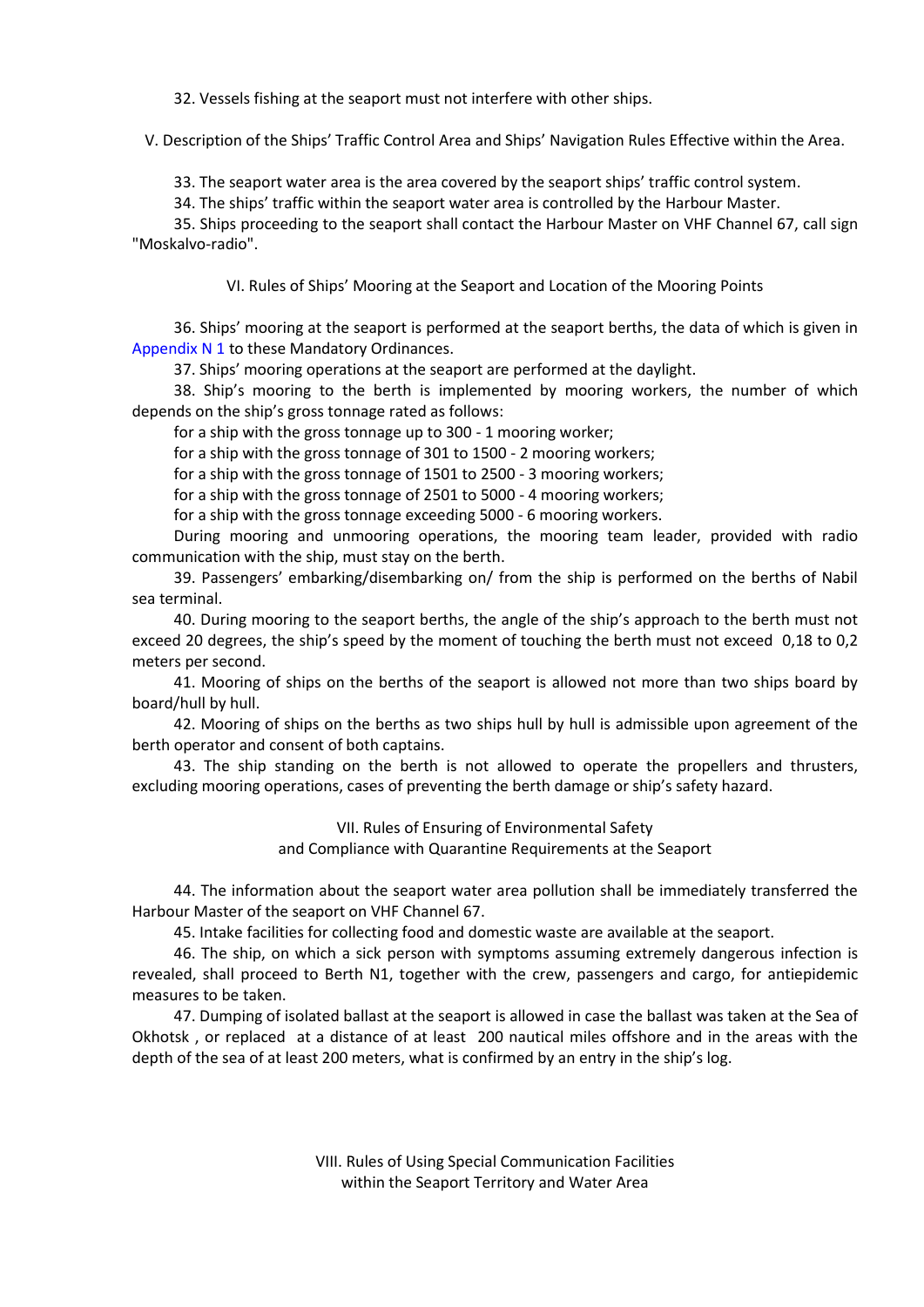48. Ships staying in the seaport water area and at the seaport berths must keep radio watch on VHF Channels 16 and 67.

49. Description of additional communication aids for information interchange, including phone numbers, shall be brought to the seafarers' notice by the seaport Harbour Master.

<span id="page-4-0"></span>50. Talking on VHF Channels 16 and 67, not related to navigation safety and shipping control, is inadmissible.

## IX. Data of Technical Feasibility of the Seaport in Respect of Acceptance of Ships and Data of Depths within the Seaport Water Area

51. The seaport accepts ships with the draught up to 6 metres, up to 180 m long and 40 m wide, excluding Nabil sea terminal.

52. In the part of the seaport water area near Nabil sea terminal, the seaport accepts ships with the draught up to 3 metres and up to 110 metres long.

53. Data of actual depths in the seaport water area and at the seaport berths and that of maximum permissible draught of ships in the seaport water area and at the seaport berths, shall be brought to the seafarers' notice by the seaport Harbour Master annually and when changed.

### X. Data of Hazardous Cargo Handing

54. Handling operations with cargoes of Hazard Classes 1, 2, 3 (excluding crude oil and oil products), 4, 5, 6, 8 and 9 according to the classification of the International Maritime Organization, are carried out within the seaport water area.

> XI. Data of Transmission of Information by Captains of Ships Staying at the Seaport, in Case of Hazard of Unlawful Interference at the Seaport

55. In case of hazard of unlawful interference at the seaport, the ship's master or a security officer, shall immediately inform the port facility security officer and the seaport Harbour Master.

56. The seaport Harbour Master shall be provided with the information about the level of security of the port facilities and the level of security of ships staying at the seaport, as well as about any changes in their security levels.

57. Alerting about a hazard of unlawful interference at the seaport and changing the ship security level, as well as confirmation of receiving the above alerts shall be carried out immediately from the moment of occurrence of the circumstances specified in the alerts on the VHF channels.

58. All incidents related to detection of suspicious items or explosive devices, signs of preparation and performance of acts of unlawful interference, facts of unauthorized access to ships, upon receiving any information about preparation of preparation of terrorist acts, as well as about all breaches of the established order or suspicious persons at the seaport, masters of ships staying at the seaport shall immediately report the seaport Habour Master, the port facility security officer on the VHF operation channels and using additional communication aids advised to persons concerned by the seaport Harbour Master.

> XII. Data of Transmission of Navigational and Hydro-meteorological Information to the Captains of Ships Staying at the Seaport

59. Transmission of hydro-meteorological information to the captains of ships staying at the seaport, shall be carried out daily at 16.30 local time on VHF channel 67.

60. Transmission of urgent navigational and hydro-meteorological information and storm alerts to the captains of ships staying at the seaport berths shall be carried out on VHF channel 67 immediately upon receiving such information.

61. Transmission of urgent navigational and hydro-meteorological information and storm alerts shall be carried out after preliminary announcement on VHF channel 67.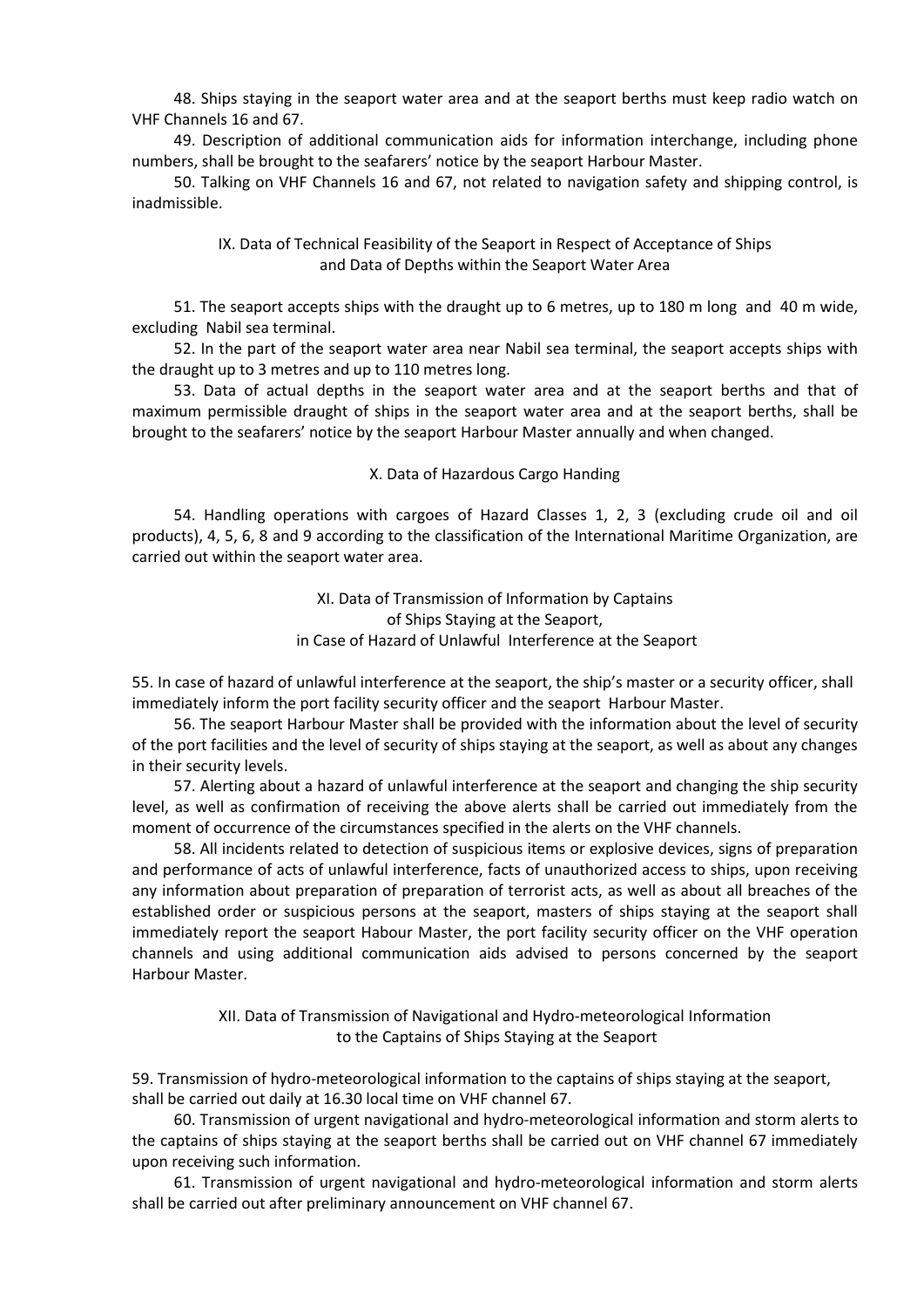62. Upon receiving the information specified in Item 60 of these Mandatory Ordinances, the ship's captain shall acknowledge the receipt.

> Appendix N 1 To the Mandatory Ordinances [\(ii. 7,](#page-1-0) [36\)](#page-3-0)

<span id="page-5-0"></span>DATA OF TECHNICAL FEASIBILITIES OF THE SEAPORT FOR ACCEPTANCE OF SHIPS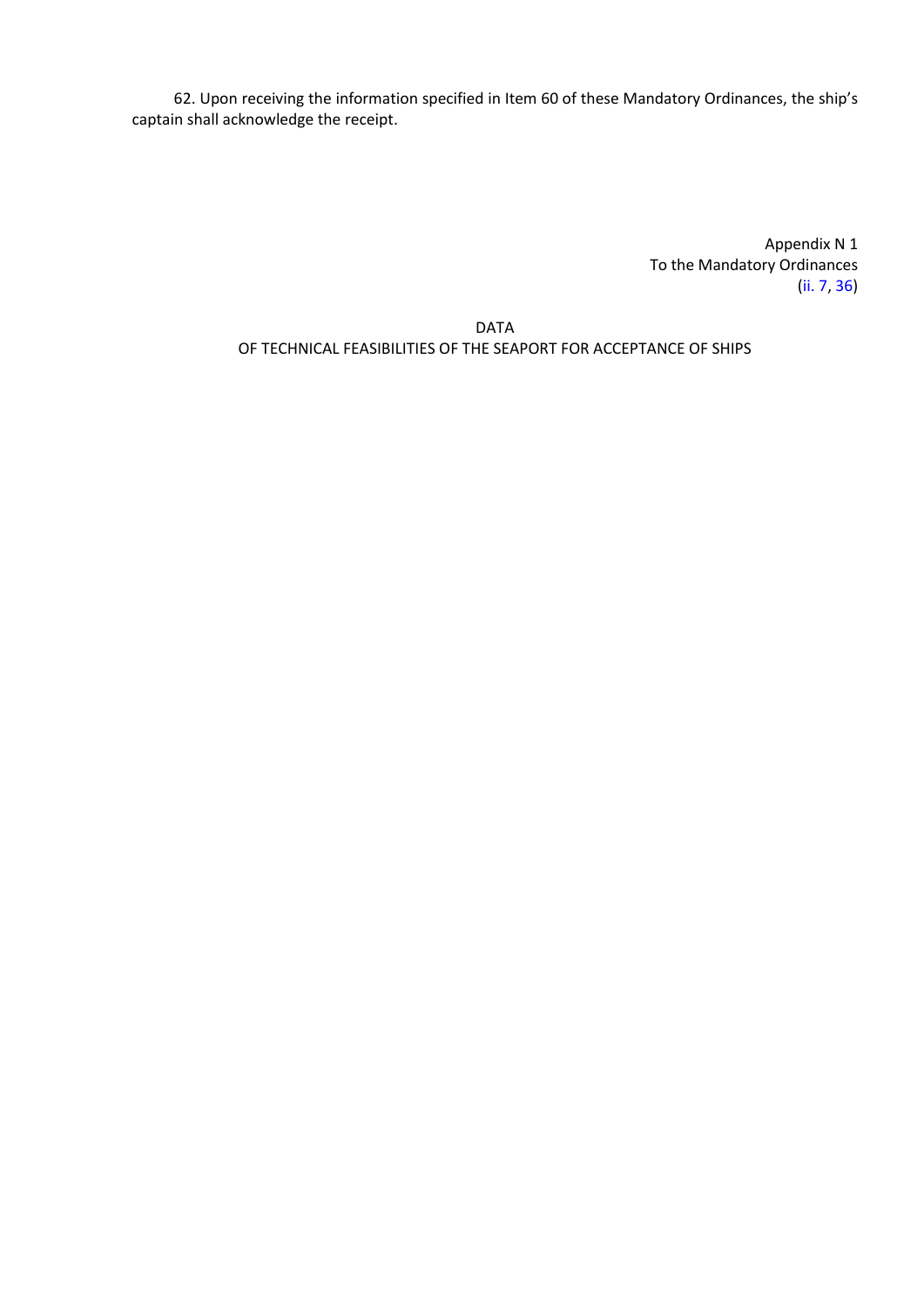| <b>Berths</b>                        | <b>Berth location</b>                                                                                                | Berth technical feasibility |                                                                        |
|--------------------------------------|----------------------------------------------------------------------------------------------------------------------|-----------------------------|------------------------------------------------------------------------|
|                                      |                                                                                                                      | Berth length                | Depth at the berth                                                     |
|                                      |                                                                                                                      | (metres)                    | (metres)                                                               |
| Port fleet berth                     | 2.3 nautical miles SE of Vnutrenniy Cape                                                                             | 25                          | $1.5 - 6$                                                              |
| Berth No. 1                          | ENE of the southern end of the port fleet<br>berth                                                                   | 130                         | $6 - 6.3$                                                              |
| Berth No. 2                          | Right ENE of Berth No. 1                                                                                             | 180                         | $5.8 - 6$                                                              |
| Berth No. 3                          | Right ENE of Berth No. 2                                                                                             | 60                          | $4.6 - 5.8$ at the SE<br>quay wall;<br>1.7 - 2 at the NE quay<br>wall; |
|                                      |                                                                                                                      |                             | 2.2 - 3 at the pier end                                                |
| Oil berth                            | One cable length ENE of Berth No. 3                                                                                  | 80                          | 3                                                                      |
| Berth No. 1 of<br>Nabil sea terminal | Beginning of the berth:<br>51°43.49' N and 143°18.27' E;<br>End of the berth:<br>51°43.45' N and 143°18.25' E        | 162                         | $5 - 7$                                                                |
| Berth No. 2 of<br>Nabil sea terminal | Beginning of the berth:<br>51°43.41' N and 143°18.29' E;<br>End of the berth:<br>51°43.38' N and<br>143°18.30' N and | 80                          | $5 - 7$                                                                |

Appendix N 2 To the Mandatory Ordinances [\(i. 14\)](#page-2-0)

DATA OF VHF CHANNELS USED AT THE SEAPORT

<span id="page-6-0"></span>

| Subscriber                   | <b>VHF communication channels</b> |           | Call sign          | Operation hours |
|------------------------------|-----------------------------------|-----------|--------------------|-----------------|
|                              | Calling                           | Operating |                    |                 |
|                              | channel                           | channel   |                    |                 |
| <b>State Port Control</b>    | 16                                | 67        | "Moskalvo-radio"   | 08.00 to 17.00  |
| Inspection                   |                                   |           |                    |                 |
| Seaport dispatcher           | 16                                | 67        | " Moskalvo -shelf" | 24 hours        |
| <b>State Port Control</b>    |                                   |           |                    |                 |
| Inspection in the area of    | 16                                | 67        | "Nabil-radio -3"   | 08.00 to 17.00  |
| Nabil sea terminal           |                                   |           |                    |                 |
| Dispatcher of the seaport in |                                   |           |                    |                 |
| the area of Nabil sea        | 16                                | 9         | " Nabil- radio -3" | 24 hours        |
| terminal                     |                                   |           |                    |                 |
| <b>Pilot Service</b>         | 16                                | 6         | "Lotsman"/         |                 |
|                              |                                   |           | "Лоцман"           |                 |
| Tug boats                    | 16                                | 6         | "Buksir"/"Буксир"  |                 |